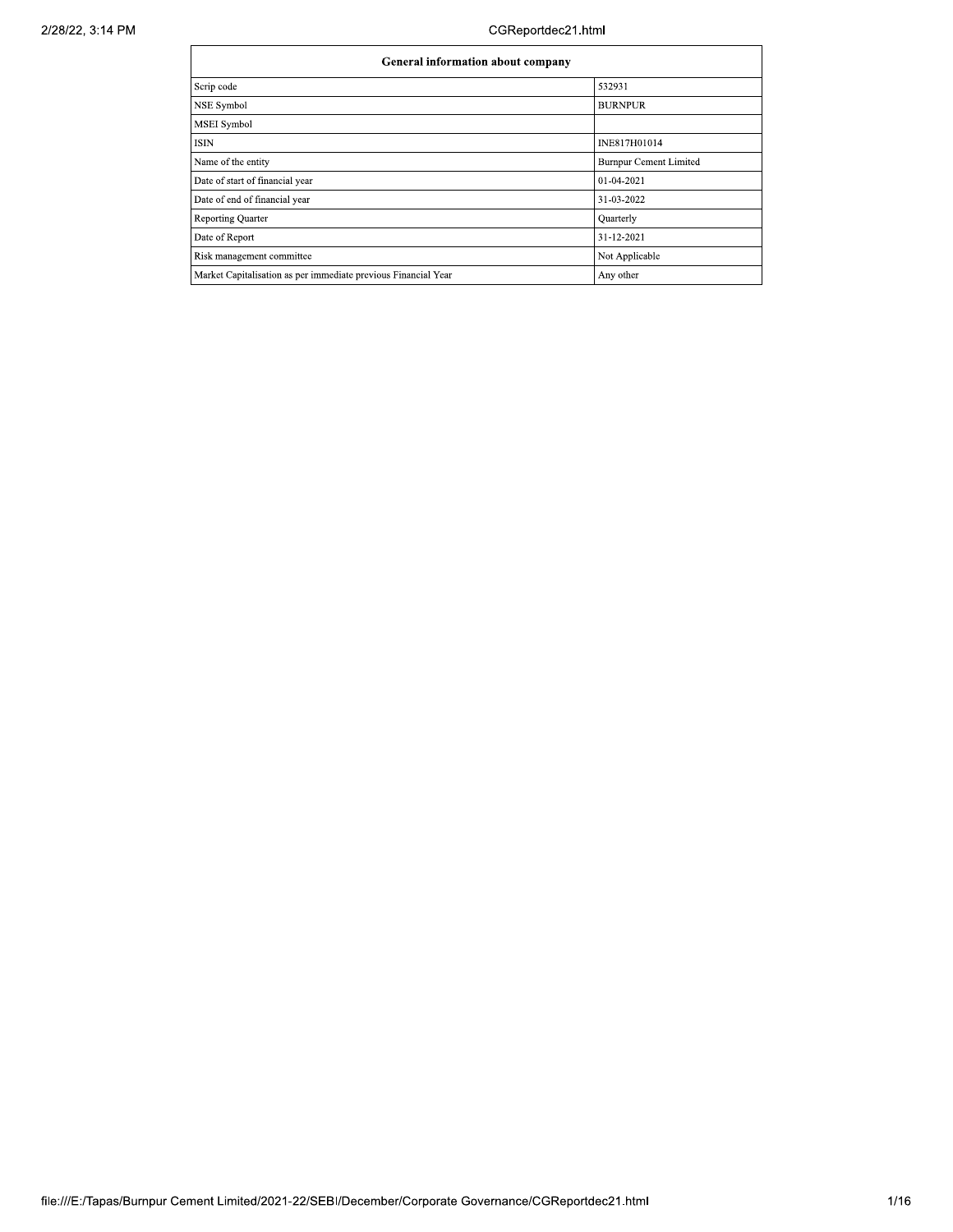## Annexure I

## Annexure I to be submitted by listed entity on quarterly basis

## **I. Composition of Board of Directors**

|     |                     |                              |                     |            |                                                       |                                        |                   |                          | Disclosure of notes on composition of board of directors explanatory                                 |                                             |                                          |                                                         |                      |                                                       |                                                                                                                                                |                                                                                                                                                                   |                                                                                                                                                                          |                                                                                                                                                                                                         |                                               |                                |
|-----|---------------------|------------------------------|---------------------|------------|-------------------------------------------------------|----------------------------------------|-------------------|--------------------------|------------------------------------------------------------------------------------------------------|---------------------------------------------|------------------------------------------|---------------------------------------------------------|----------------------|-------------------------------------------------------|------------------------------------------------------------------------------------------------------------------------------------------------|-------------------------------------------------------------------------------------------------------------------------------------------------------------------|--------------------------------------------------------------------------------------------------------------------------------------------------------------------------|---------------------------------------------------------------------------------------------------------------------------------------------------------------------------------------------------------|-----------------------------------------------|--------------------------------|
|     |                     |                              |                     |            |                                                       |                                        |                   |                          |                                                                                                      |                                             |                                          | Whether the listed entity has a Regular Chairperson Yes |                      |                                                       |                                                                                                                                                |                                                                                                                                                                   |                                                                                                                                                                          |                                                                                                                                                                                                         |                                               |                                |
|     |                     |                              |                     |            |                                                       |                                        |                   |                          |                                                                                                      |                                             |                                          | Whether Chairperson is related to MD or CEO No          |                      |                                                       |                                                                                                                                                |                                                                                                                                                                   |                                                                                                                                                                          |                                                                                                                                                                                                         |                                               |                                |
| šr. | Title<br>(Mr<br>Ms) | Name of<br>the<br>Director   | PAN                 | <b>DIN</b> | Category 1<br>of directors                            | Category 2 Category<br>0f<br>directors | 3 of<br>directors | Date<br>of<br>Birth      | Whether<br>special<br>resolution<br>passed?<br>[Refer Reg.<br>$17(1A)$ of<br>Listing<br>Regulations] | Date of<br>passing<br>special<br>resolution | <b>Initial Date</b><br>of<br>appointment | Date of Re-<br>appointment                              | Date of<br>cessation | Tenure<br><sup>of</sup><br>director<br>(in<br>months) | No of<br>Directorship<br>in listed<br>entities<br>including<br>this listed<br>entity (Refer<br>Regulation<br>17A of<br>Listing<br>Regulations) | No of<br>Independent<br>Directorship<br>in listed<br>entities<br>including<br>this listed<br>entity (Refer<br>Regulation<br>$17A(1)$ of<br>Listing<br>Regulations | Number of<br>memberships<br>in Audit/<br>Stakeholder<br>Committee(s)<br>including this<br>listed entity<br>(Refer<br>Regulation<br>$26(1)$ of<br>Listing<br>Regulations) | No of post of<br>Chairperson in<br>Audit/<br>Stakeholder<br>Committee<br>held in listed<br>entities<br>including this<br>listed entity<br>(Refer<br>Regulation<br>$26(1)$ of<br>Listing<br>Regulations) | Notes for Notes fo<br>not<br>providing<br>PAN | not<br>providing<br><b>DIN</b> |
|     | Mr                  | Indrajeet<br>Kumar<br>Tiwary | AKYPT8417A 06526392 |            | Executive<br>Director                                 | Not<br>Applicable                      |                   | $15 -$<br>$01 -$<br>1991 | $_{\rm NA}$                                                                                          |                                             | 02-10-2019                               |                                                         |                      | 60                                                    |                                                                                                                                                | $\mathbf{0}$                                                                                                                                                      |                                                                                                                                                                          | $\Omega$                                                                                                                                                                                                |                                               |                                |
|     | $?$ Mr              | Pawan<br>Pareek              | AQTPP6105G          | 0712540    | Executive<br>Director                                 | Not<br>Applicable                      |                   | $28 -$<br>$08 -$<br>1970 | $_{\rm NA}$                                                                                          |                                             | 01-10-2019                               | 30-09-2020                                              |                      |                                                       |                                                                                                                                                | $\Omega$                                                                                                                                                          | $\theta$                                                                                                                                                                 | $\Omega$                                                                                                                                                                                                |                                               |                                |
|     | Mr                  | Ritesh<br>Aggarwal           | ADIPA3815G          | 07671600   | Non-<br>Executive -<br>Non<br>Independent<br>Director | Not<br>Applicable                      |                   | $29-$<br>$08 -$<br>1979  | <b>NA</b>                                                                                            |                                             | 01-10-2019                               | 30-09-2020                                              |                      |                                                       |                                                                                                                                                | $\overline{0}$                                                                                                                                                    |                                                                                                                                                                          | 0                                                                                                                                                                                                       |                                               |                                |
|     | $\vdash$ Mr         | Ram<br>Narain                | ABSPN6609F          | 03596331   | Non-<br>Executive -<br>Non<br>Independent<br>Director | Not<br>Applicable                      |                   | $07 -$<br>$02 -$<br>1957 | <b>NA</b>                                                                                            |                                             | 01-10-2019                               | 30-09-2020                                              |                      |                                                       |                                                                                                                                                | $\Omega$                                                                                                                                                          |                                                                                                                                                                          |                                                                                                                                                                                                         |                                               |                                |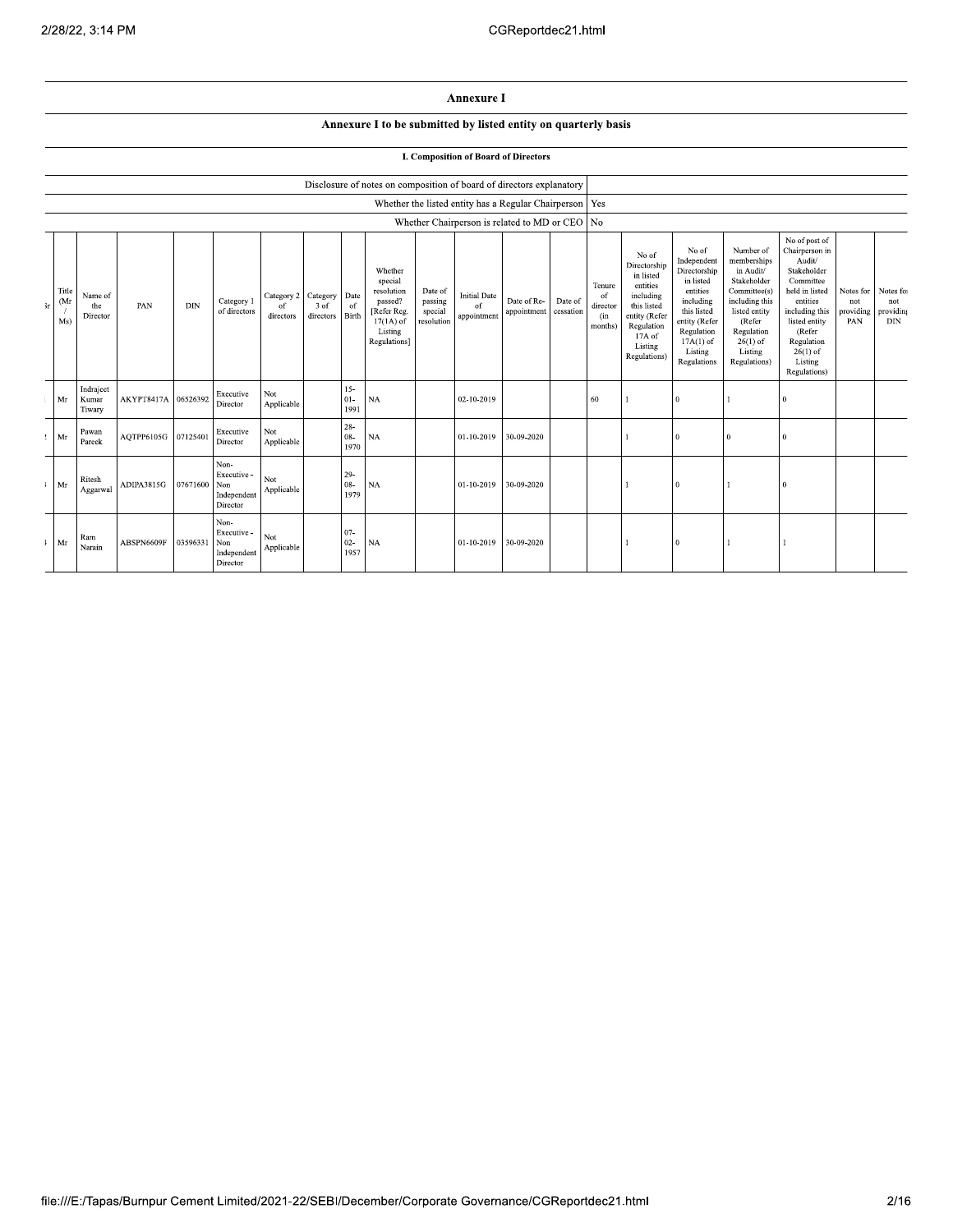$\mathsf{r}$ 

|           |                                                     |                            |            |            |                                                |                            |                                     |                          |                                                                                                      |                                             | <b>I. Composition of Board of Directors</b> |                            |                      |                                            |                                                                                                                                                |                                                                                                                                                                      |                                                                                                                                                                          |                                                                                                                                                                    |
|-----------|-----------------------------------------------------|----------------------------|------------|------------|------------------------------------------------|----------------------------|-------------------------------------|--------------------------|------------------------------------------------------------------------------------------------------|---------------------------------------------|---------------------------------------------|----------------------------|----------------------|--------------------------------------------|------------------------------------------------------------------------------------------------------------------------------------------------|----------------------------------------------------------------------------------------------------------------------------------------------------------------------|--------------------------------------------------------------------------------------------------------------------------------------------------------------------------|--------------------------------------------------------------------------------------------------------------------------------------------------------------------|
|           |                                                     |                            |            |            |                                                |                            |                                     |                          | Disclosure of notes on composition of board of directors explanatory                                 |                                             |                                             |                            |                      |                                            |                                                                                                                                                |                                                                                                                                                                      |                                                                                                                                                                          |                                                                                                                                                                    |
|           | Whether the listed entity has a Regular Chairperson |                            |            |            |                                                |                            |                                     |                          |                                                                                                      |                                             |                                             |                            |                      |                                            |                                                                                                                                                |                                                                                                                                                                      |                                                                                                                                                                          |                                                                                                                                                                    |
| <b>Sr</b> | Title<br>(Mr<br>Ms)                                 | Name of<br>the<br>Director | PAN        | <b>DIN</b> | Category 1<br>of directors                     | Category 2<br>of directors | Category<br>3 of<br>directors Birth | Date<br>of               | Whether<br>special<br>resolution<br>passed?<br>[Refer Reg.<br>$17(1A)$ of<br>Listing<br>Regulations] | Date of<br>passing<br>special<br>resolution | <b>Initial Date</b><br>of<br>appointment    | Date of Re-<br>appointment | Date of<br>cessation | Tenure<br>of<br>director<br>(in<br>months) | No of<br>Directorship<br>in listed<br>entities<br>including<br>this listed<br>entity (Refer<br>Regulation<br>17A of<br>Listing<br>Regulations) | No of<br>Independent<br>Directorship<br>in listed<br>entities<br>including<br>this listed<br>entity<br>(Refer<br>Regulation<br>$17A(1)$ of<br>Listing<br>Regulations | Number of<br>memberships<br>in Audit/<br>Stakeholder<br>Committee(s)<br>including this<br>listed entity<br>(Refer<br>Regulation<br>$26(1)$ of<br>Listing<br>Regulations) | No of p<br>of<br>Chairper<br>in Aud<br>Stakehol<br>Commit<br>held in li<br>entitie<br>includi<br>this list<br>entity (R<br>Regulat<br>26(1)<br>Listin<br>Regulatio |
|           | $5$ Mr                                              | Parvez<br>Hayat            | AAJPH5942D | 08202451   | Non-<br>Executive -<br>Independent<br>Director | Not<br>Applicable          |                                     | $01 -$<br>$07 -$<br>1958 | <b>NA</b>                                                                                            |                                             | 01-10-2019                                  | 30-09-2020                 |                      | 48                                         |                                                                                                                                                |                                                                                                                                                                      |                                                                                                                                                                          | 0                                                                                                                                                                  |
|           | $6$ Mr                                              | Rajesh<br>Sharma           | AEUPS7424J | 01586332   | Non-<br>Executive -<br>Independent<br>Director | Chairperson                |                                     | $14-$<br>$02 -$<br>1972  | NA                                                                                                   |                                             | $01 - 10 - 2019$                            | 30-09-2020                 |                      | 48                                         | $\overline{2}$                                                                                                                                 | $\overline{2}$                                                                                                                                                       | 3                                                                                                                                                                        |                                                                                                                                                                    |
| 7         | Mrs                                                 | Poonam<br>Srivastava       | ACOPS3664E | 08576000   | Non-<br>Executive -<br>Independent<br>Director | Not<br>Applicable          |                                     | $26 -$<br>$04 -$<br>1950 | <b>NA</b>                                                                                            |                                             | 01-10-2019                                  | 30-09-2020                 |                      | 48                                         |                                                                                                                                                |                                                                                                                                                                      | $\bf{0}$                                                                                                                                                                 |                                                                                                                                                                    |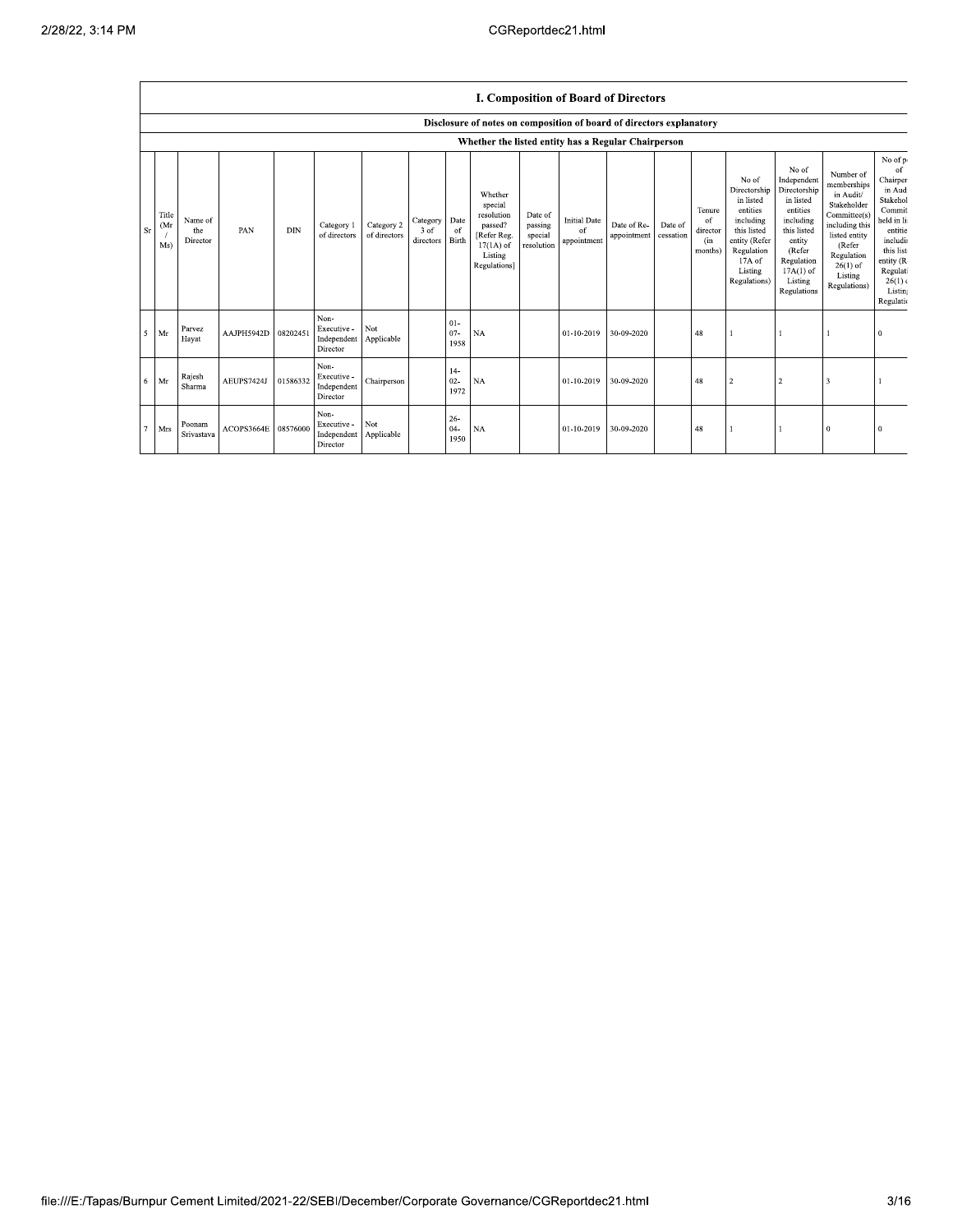|                | <b>Audit Committee Details</b> |                                                             |                                                    |                      |            |  |  |  |  |  |
|----------------|--------------------------------|-------------------------------------------------------------|----------------------------------------------------|----------------------|------------|--|--|--|--|--|
|                |                                | Whether the Audit Committee has a Regular Chairperson   Yes |                                                    |                      |            |  |  |  |  |  |
| <b>Sr</b>      | <b>DIN</b><br>Number           | Name of Committee<br>members                                | Date of<br>Appointment                             | Date of<br>Cessation | Remarks    |  |  |  |  |  |
|                |                                | 01586332 Rajesh Sharma                                      | Non-Executive - Independent<br>Director            | Chairperson          | 09-11-2019 |  |  |  |  |  |
| $\overline{c}$ | 08202451                       | Parvez Hayat                                                | Non-Executive - Independent<br>Director            | Member               | 09-11-2019 |  |  |  |  |  |
| 3              |                                | 07671600 Ritesh Aggarwal                                    | Non-Executive - Non<br><b>Independent Director</b> | Member               | 09-11-2019 |  |  |  |  |  |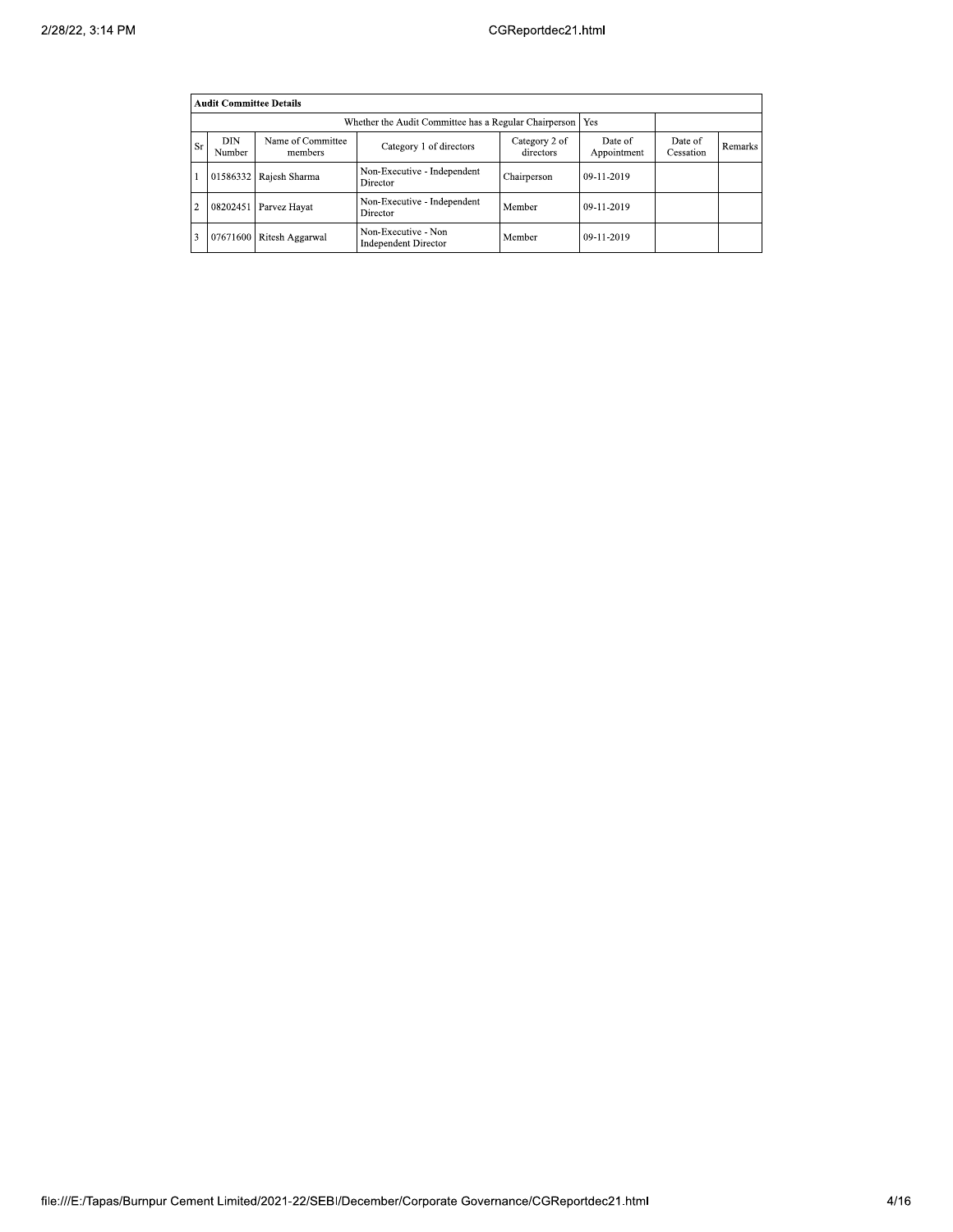|                                                                                    | Nomination and remuneration committee |                              |                                                    |                        |                      |         |  |  |  |  |
|------------------------------------------------------------------------------------|---------------------------------------|------------------------------|----------------------------------------------------|------------------------|----------------------|---------|--|--|--|--|
| Whether the Nomination and remuneration committee has a Regular Chairperson<br>Yes |                                       |                              |                                                    |                        |                      |         |  |  |  |  |
| <b>Sr</b>                                                                          | DIN<br>Number                         | Name of Committee<br>members | Category 2 of<br>directors                         | Date of<br>Appointment | Date of<br>Cessation | Remarks |  |  |  |  |
|                                                                                    | 08202451                              | Parvez Hayat                 | Non-Executive - Independent<br>Director            | Chairperson            | 09-11-2019           |         |  |  |  |  |
| $\overline{c}$                                                                     | 01586332                              | Rajesh Sharma                | Non-Executive - Independent<br>Director            | Member                 | 09-11-2019           |         |  |  |  |  |
| 3                                                                                  | 03596331                              | Ram Narain                   | Non-Executive - Non<br><b>Independent Director</b> | Member                 | 09-11-2019           |         |  |  |  |  |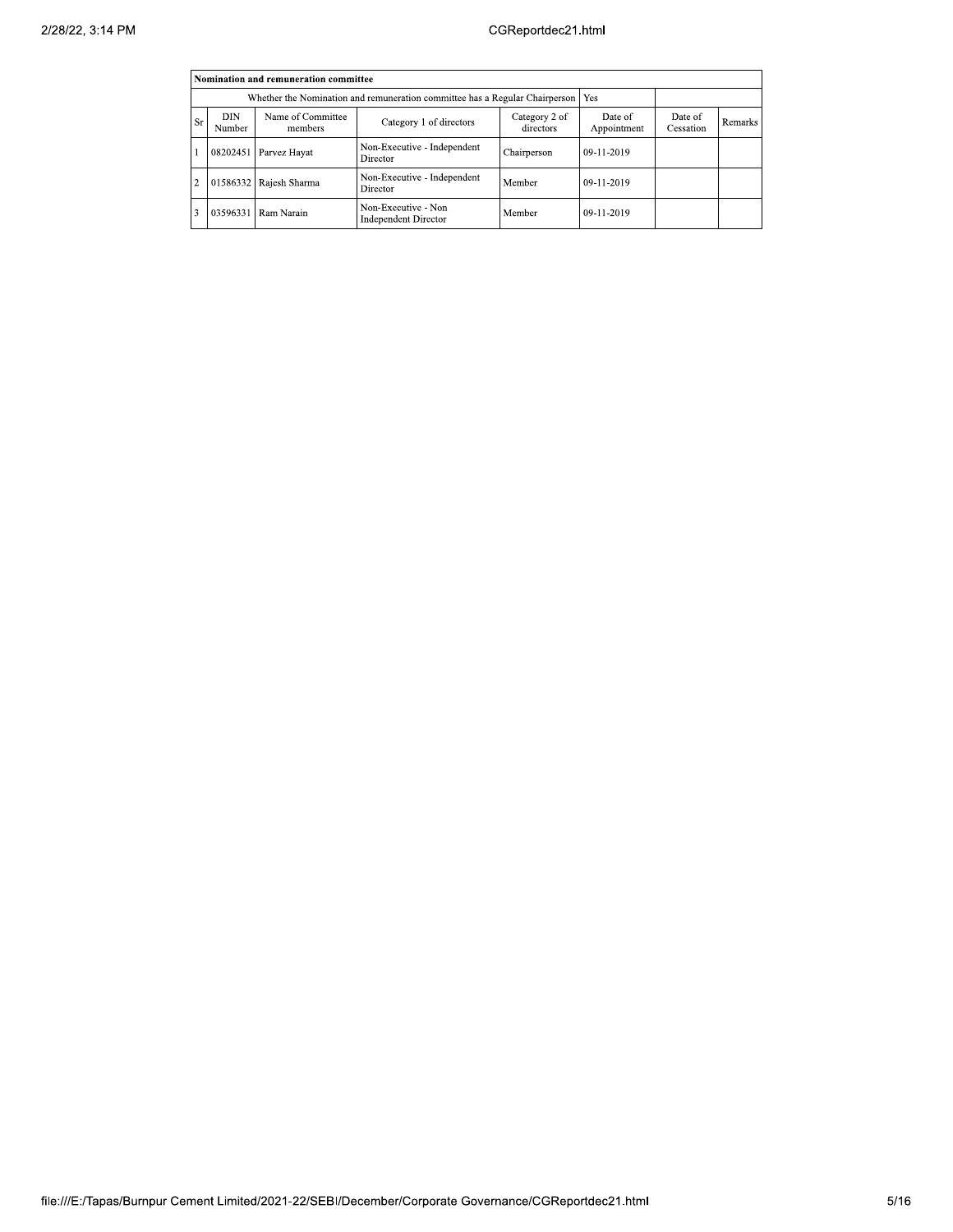| <b>Stakeholders Relationship Committee</b> |                                                                                  |                              |                                                    |                        |                      |         |  |  |  |  |
|--------------------------------------------|----------------------------------------------------------------------------------|------------------------------|----------------------------------------------------|------------------------|----------------------|---------|--|--|--|--|
|                                            | Whether the Stakeholders Relationship Committee has a Regular Chairperson<br>Yes |                              |                                                    |                        |                      |         |  |  |  |  |
| Sr                                         | DIN<br>Number                                                                    | Name of Committee<br>members | Category 2 of<br>directors                         | Date of<br>Appointment | Date of<br>Cessation | Remarks |  |  |  |  |
|                                            | 03596331                                                                         | Ram Narain                   | Non-Executive - Non<br><b>Independent Director</b> | Chairperson            | 09-11-2019           |         |  |  |  |  |
| $\overline{c}$                             |                                                                                  | 01586332 Rajesh Sharma       | Non-Executive - Independent<br>Director            | Member                 | 09-11-2019           |         |  |  |  |  |
| 3                                          | 06526392                                                                         | Indrajeet Kumar<br>Tiwary    | <b>Executive Director</b>                          | Member                 | 09-11-2019           |         |  |  |  |  |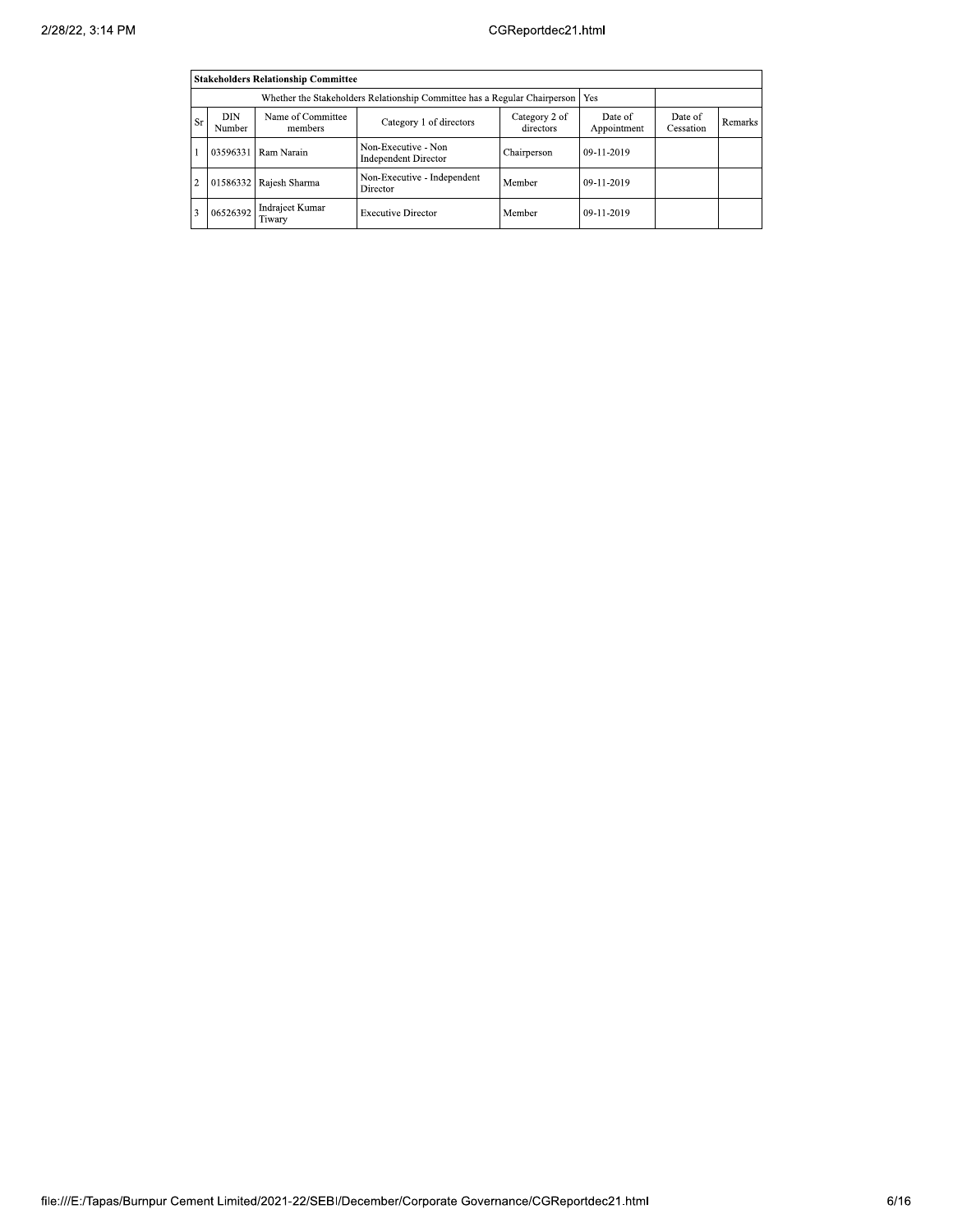|      | <b>Risk Management Committee</b> |                                                                 |                            |                            |                        |                      |         |  |  |
|------|----------------------------------|-----------------------------------------------------------------|----------------------------|----------------------------|------------------------|----------------------|---------|--|--|
|      |                                  | Whether the Risk Management Committee has a Regular Chairperson |                            |                            |                        |                      |         |  |  |
| l Sr | DIN<br>Number                    | Name of Committee<br>members                                    | Category 1 of<br>directors | Category 2 of<br>directors | Date of<br>Appointment | Date of<br>Cessation | Remarks |  |  |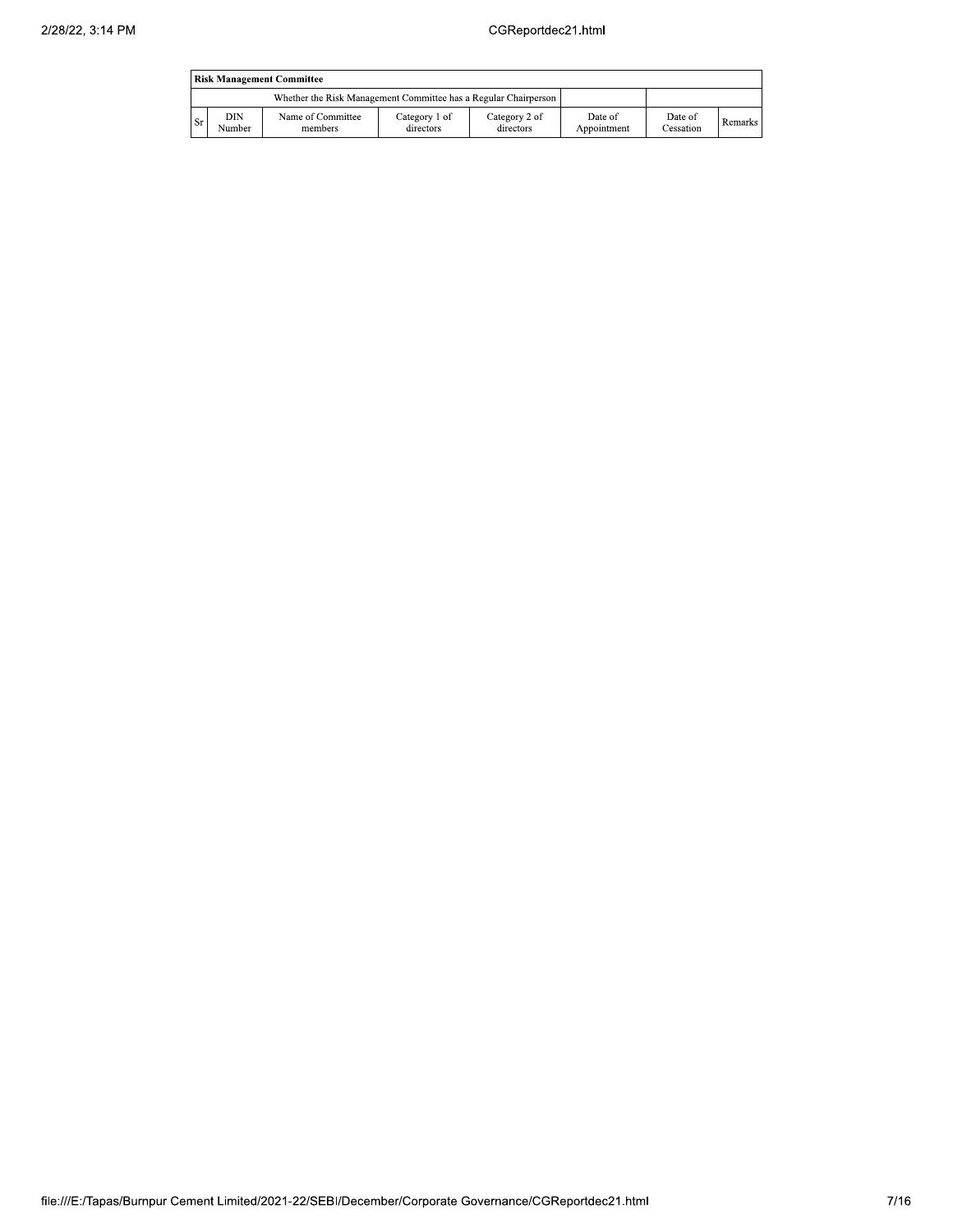|      | <b>Corporate Social Responsibility Committee</b>                                |                              |                            |                            |                        |                      |         |  |  |
|------|---------------------------------------------------------------------------------|------------------------------|----------------------------|----------------------------|------------------------|----------------------|---------|--|--|
|      | Whether the Corporate Social Responsibility Committee has a Regular Chairperson |                              |                            |                            |                        |                      |         |  |  |
| : Sr | DIN<br>Number                                                                   | Name of Committee<br>members | Category 1 of<br>directors | Category 2 of<br>directors | Date of<br>Appointment | Date of<br>Cessation | Remarks |  |  |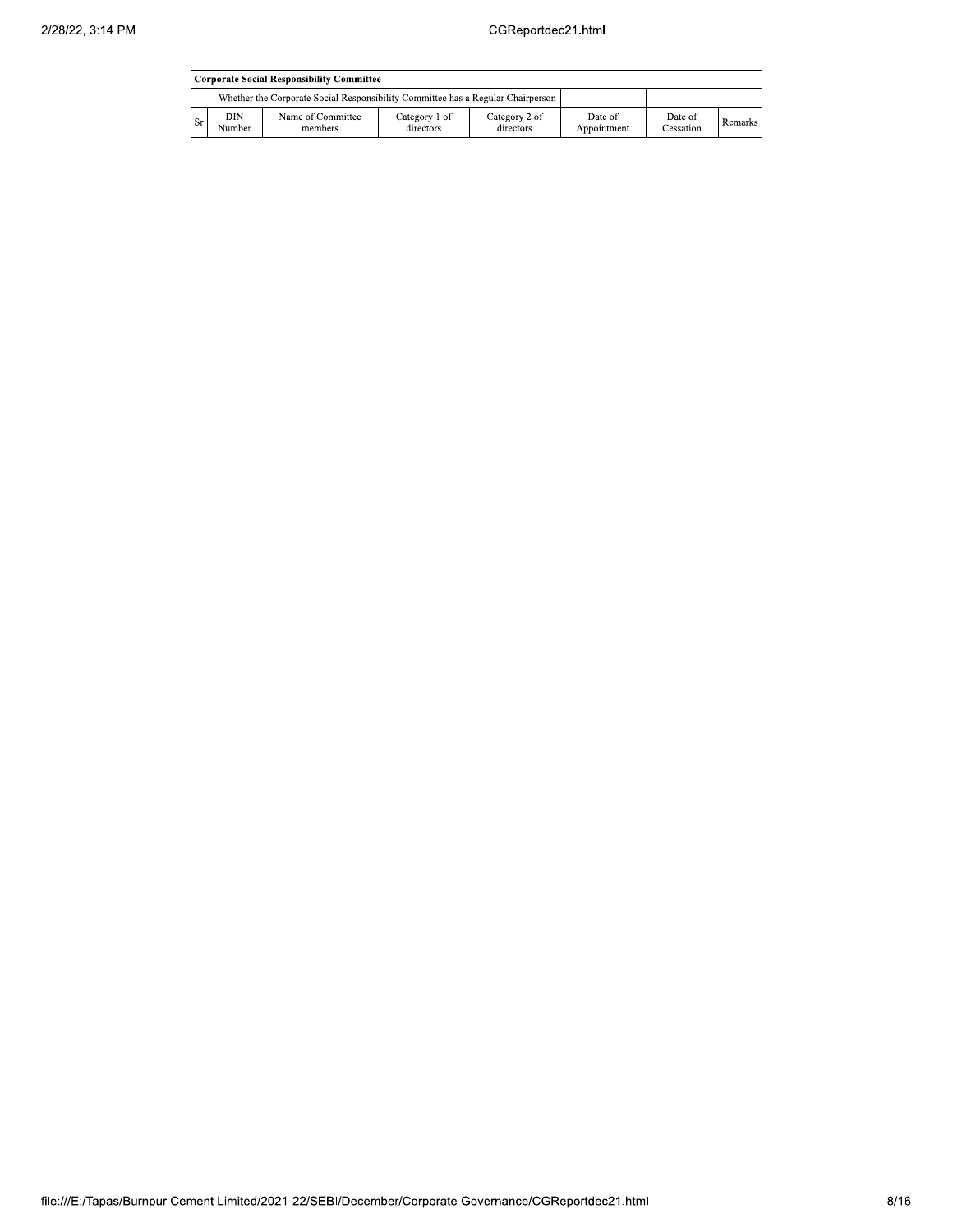| <b>Other Committee</b> |                                                                                                                         |  |  |  |  |  |  |  |  |
|------------------------|-------------------------------------------------------------------------------------------------------------------------|--|--|--|--|--|--|--|--|
|                        | Sr DIN Number Name of Committee members Name of other committee Category 1 of directors Category 2 of directors Remarks |  |  |  |  |  |  |  |  |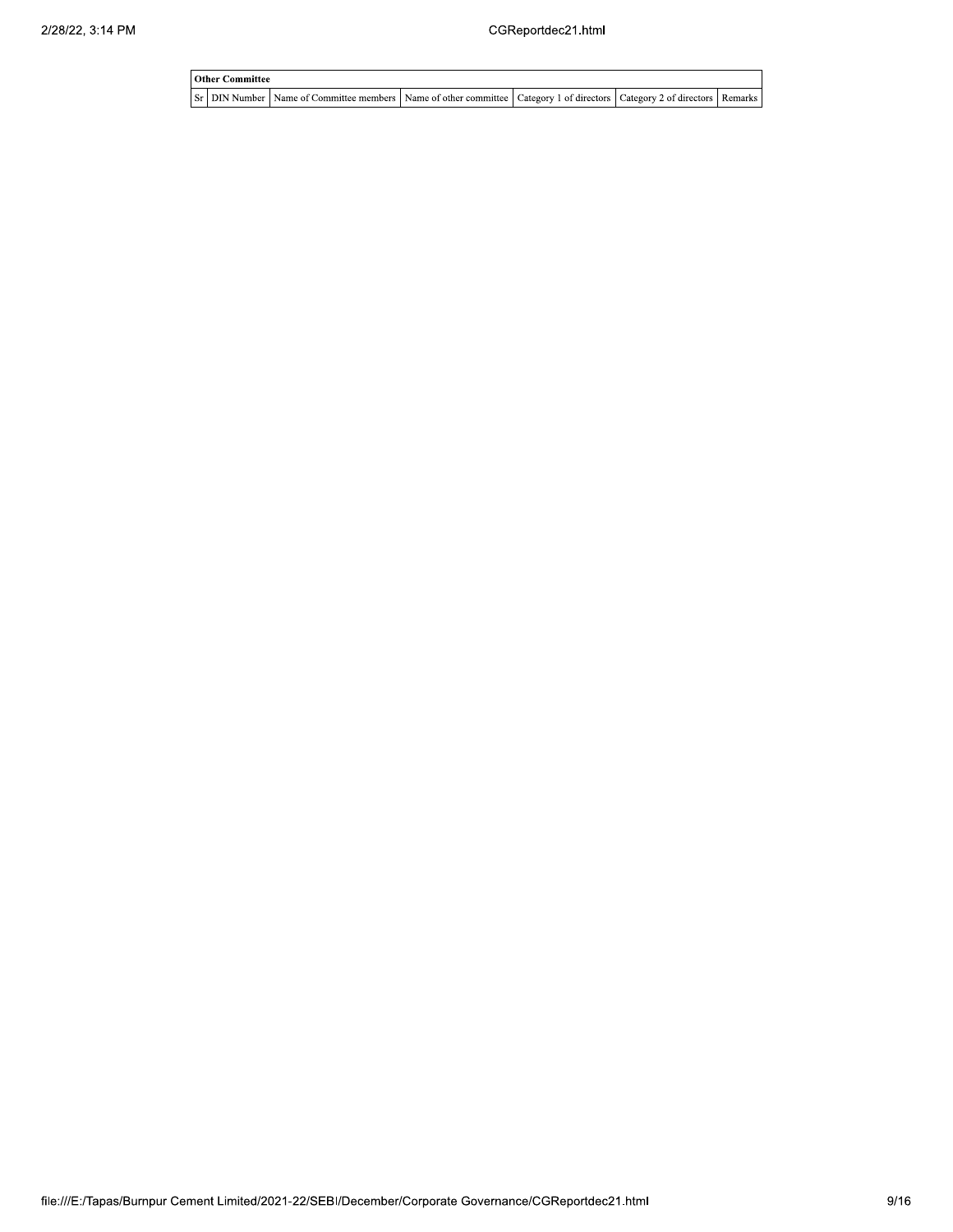|                | Annexure 1                                                          |                                                               |                                                                      |                                       |                                                     |                                                                                      |                                                                        |  |  |  |
|----------------|---------------------------------------------------------------------|---------------------------------------------------------------|----------------------------------------------------------------------|---------------------------------------|-----------------------------------------------------|--------------------------------------------------------------------------------------|------------------------------------------------------------------------|--|--|--|
|                | <b>Annexure 1</b>                                                   |                                                               |                                                                      |                                       |                                                     |                                                                                      |                                                                        |  |  |  |
|                | <b>III. Meeting of Board of Directors</b>                           |                                                               |                                                                      |                                       |                                                     |                                                                                      |                                                                        |  |  |  |
|                | Disclosure of notes on meeting of<br>board of directors explanatory |                                                               |                                                                      |                                       |                                                     |                                                                                      |                                                                        |  |  |  |
| <b>Sr</b>      | $Date(s)$ of<br>meeting (if any)<br>in the previous<br>quarter      | $Date(s)$ of<br>meeting (if any)<br>in the current<br>quarter | Maximum gap<br>between any two<br>consecutive (in<br>number of days) | Notes for<br>not<br>providing<br>Date | Whether<br>requirement of<br>Quorum met<br>(Yes/No) | Number of Directors<br>present* (All directors<br>including Independent<br>Director) | No. of<br>Independent<br><b>Directors</b><br>attending the<br>meeting* |  |  |  |
|                | 12-08-2021                                                          |                                                               |                                                                      |                                       | Yes                                                 |                                                                                      |                                                                        |  |  |  |
| $\overline{2}$ |                                                                     | 13-11-2021                                                    | 92                                                                   |                                       | Yes                                                 |                                                                                      |                                                                        |  |  |  |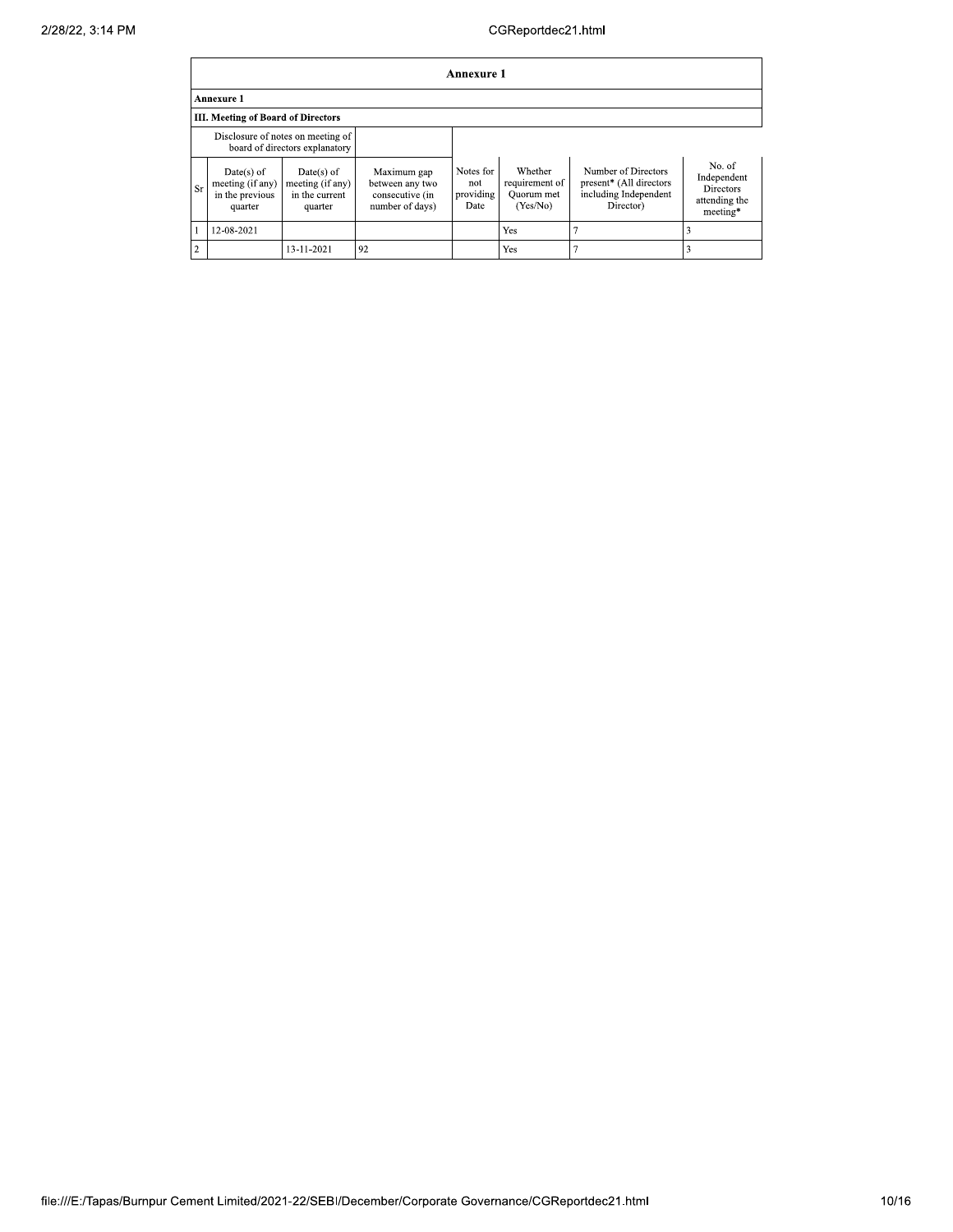|                | <b>Annexure 1</b>                                        |                                                                                                            |                                                                      |                               |                                       |                                                        |                                                                                            |                                                                           |  |
|----------------|----------------------------------------------------------|------------------------------------------------------------------------------------------------------------|----------------------------------------------------------------------|-------------------------------|---------------------------------------|--------------------------------------------------------|--------------------------------------------------------------------------------------------|---------------------------------------------------------------------------|--|
|                | <b>IV. Meeting of Committees</b>                         |                                                                                                            |                                                                      |                               |                                       |                                                        |                                                                                            |                                                                           |  |
|                | Disclosure of notes on meeting of committees explanatory |                                                                                                            |                                                                      |                               |                                       |                                                        |                                                                                            |                                                                           |  |
| <b>Sr</b>      | Name of<br>Committee                                     | $Date(s)$ of meeting (Enter<br>dates of Previous quarter<br>and Current quarter in<br>chronological order) | Maximum gap<br>between any two<br>consecutive (in<br>number of days) | Name of<br>other<br>committee | Reson for<br>not<br>providing<br>date | Whether<br>requirement<br>of Quorum<br>met<br>(Yes/No) | Number of<br>Directors present*<br>(All directors<br>including<br>Independent<br>Director) | No. of<br>Independent<br><b>Directors</b><br>attending<br>the<br>meeting* |  |
|                | Audit<br>Committee                                       | 12-08-2021                                                                                                 |                                                                      |                               |                                       | Yes                                                    | 3                                                                                          | $\overline{2}$                                                            |  |
| $\overline{2}$ | Audit<br>Committee                                       | 13-11-2021                                                                                                 | 92                                                                   |                               |                                       | Yes                                                    | 3                                                                                          | 2                                                                         |  |
| 3              | <b>Stakeholders</b><br>Relationship<br>Committee         | 12-08-2021                                                                                                 |                                                                      |                               |                                       | Yes                                                    | 3                                                                                          |                                                                           |  |
| $\overline{4}$ | Stakeholders<br>Relationship<br>Committee                | 13-11-2021                                                                                                 |                                                                      |                               |                                       | Yes                                                    | 3                                                                                          |                                                                           |  |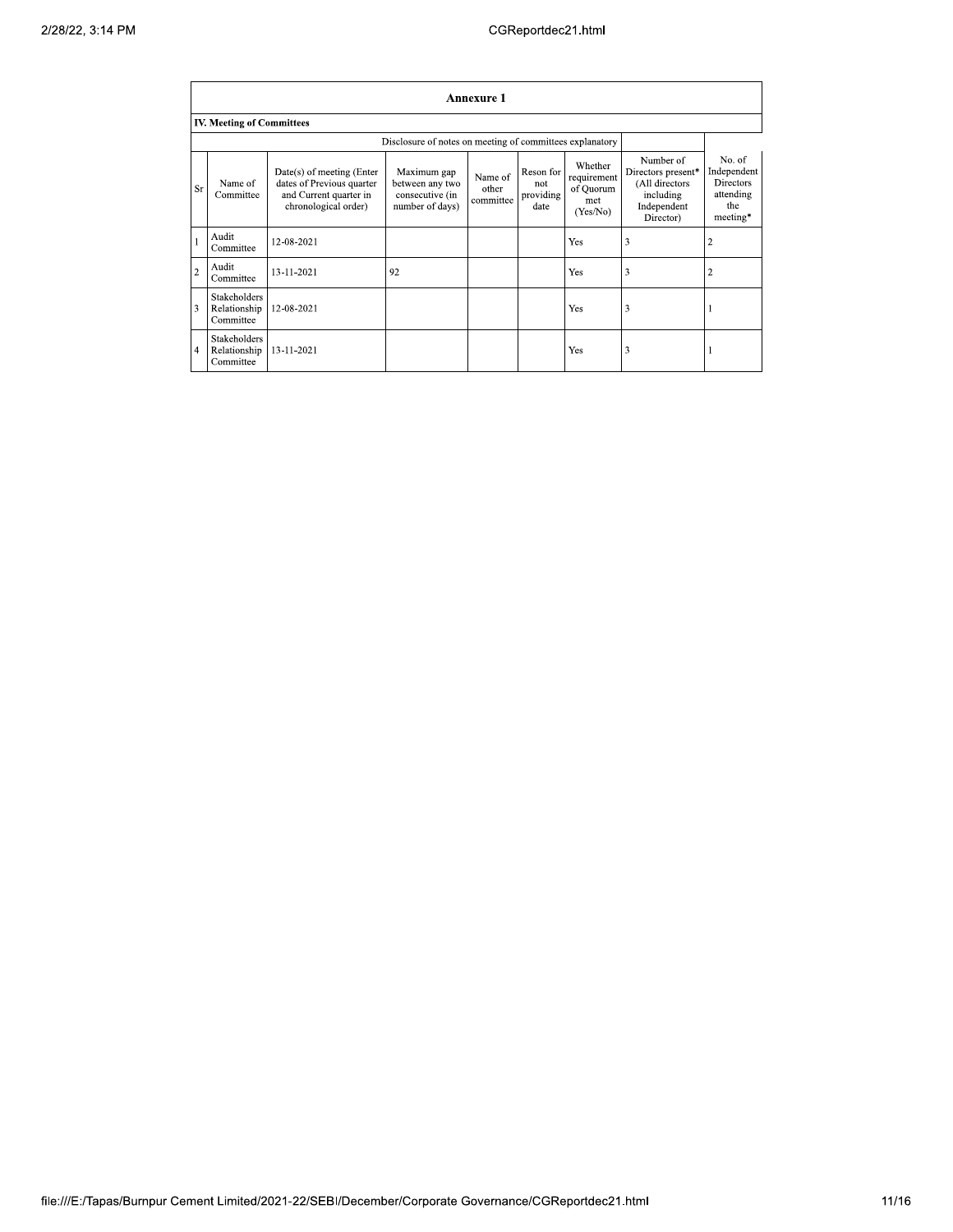| Annexure 1                                                                                                              |           |  |  |  |  |  |  |
|-------------------------------------------------------------------------------------------------------------------------|-----------|--|--|--|--|--|--|
| V. Related Party Transactions                                                                                           |           |  |  |  |  |  |  |
| If status is "No" details of non-<br>Compliance status<br>Subject<br>Sr<br>(Yes/No/NA)<br>compliance may be given here. |           |  |  |  |  |  |  |
| Whether prior approval of audit committee obtained                                                                      | <b>NA</b> |  |  |  |  |  |  |
| Whether shareholder approval obtained for material RPT                                                                  | <b>NA</b> |  |  |  |  |  |  |
| Whether details of RPT entered into pursuant to omnibus approval<br>have been reviewed by Audit Committee               | <b>NA</b> |  |  |  |  |  |  |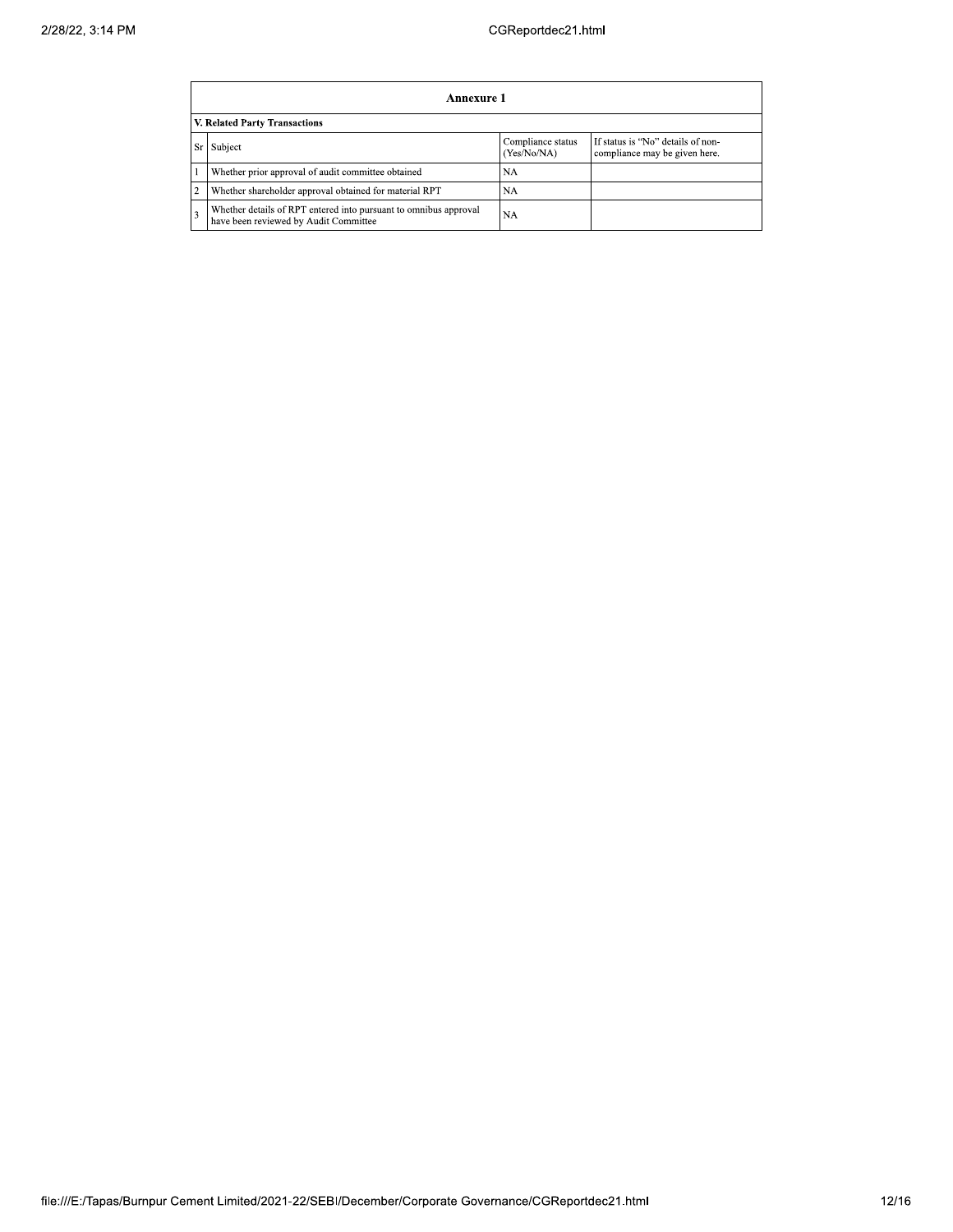| Annexure 1              |                                                                                                                                                                                                                 |                               |  |  |
|-------------------------|-----------------------------------------------------------------------------------------------------------------------------------------------------------------------------------------------------------------|-------------------------------|--|--|
| <b>VI.</b> Affirmations |                                                                                                                                                                                                                 |                               |  |  |
| <b>Sr</b>               | Subject                                                                                                                                                                                                         | Compliance<br>status (Yes/No) |  |  |
| l 1                     | The composition of Board of Directors is in terms of SEBI (Listing obligations and disclosure requirements)<br>Regulations, 2015                                                                                | Yes                           |  |  |
| $\overline{2}$          | The composition of the following committees is in terms of SEBI(Listing obligations and disclosure requirements)<br>Regulations, 2015 a. Audit Committee                                                        | Yes                           |  |  |
| $\overline{3}$          | The composition of the following committees is in terms of SEBI(Listing obligations and disclosure requirements)<br>Regulations, 2015. b. Nomination & remuneration committee                                   | Yes                           |  |  |
| $\overline{4}$          | The composition of the following committees is in terms of SEBI(Listing obligations and disclosure requirements)<br>Regulations, 2015. c. Stakeholders relationship committee                                   | Yes                           |  |  |
| 5                       | The composition of the following committees is in terms of SEBI(Listing obligations and disclosure requirements)<br>Regulations, 2015. d. Risk management committee (applicable to the top 500 listed entities) | <b>NA</b>                     |  |  |
| 6                       | The committee members have been made aware of their powers, role and responsibilities as specified in SEBI<br>(Listing obligations and disclosure requirements) Regulations, 2015.                              | Yes                           |  |  |
| $\overline{7}$          | The meetings of the board of directors and the above committees have been conducted in the manner as specified in<br>SEBI (Listing obligations and disclosure requirements) Regulations, 2015.                  | Yes                           |  |  |
| 8                       | This report and/or the report submitted in the previous quarter has been placed before Board of Directors.                                                                                                      | Yes                           |  |  |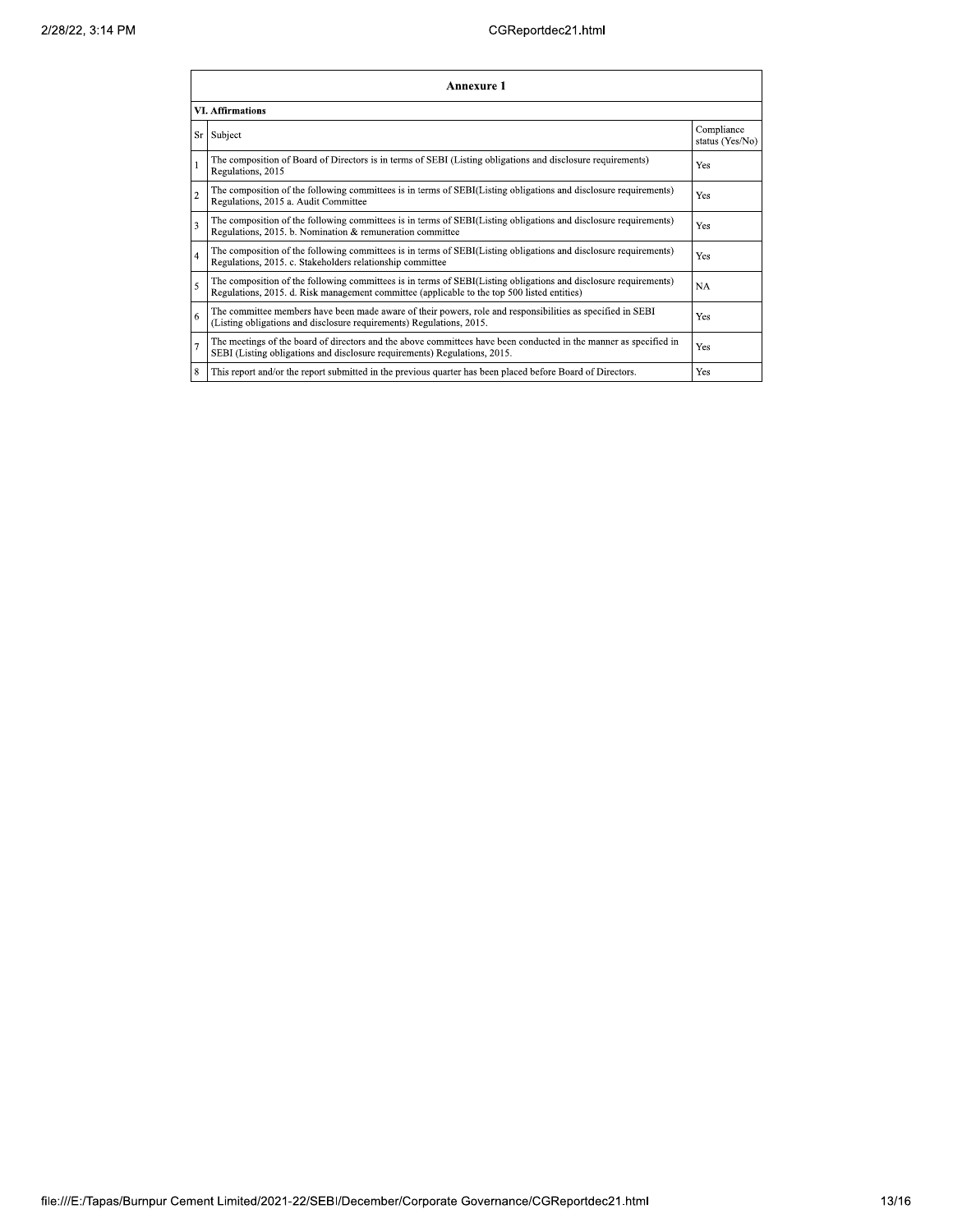|               | Annexure 1        |                                          |  |
|---------------|-------------------|------------------------------------------|--|
| <sup>Sr</sup> | Subject           | Compliance status                        |  |
|               | Name of signatory | Tapas Tirtha                             |  |
|               | Designation       | Company Secretary and Compliance Officer |  |